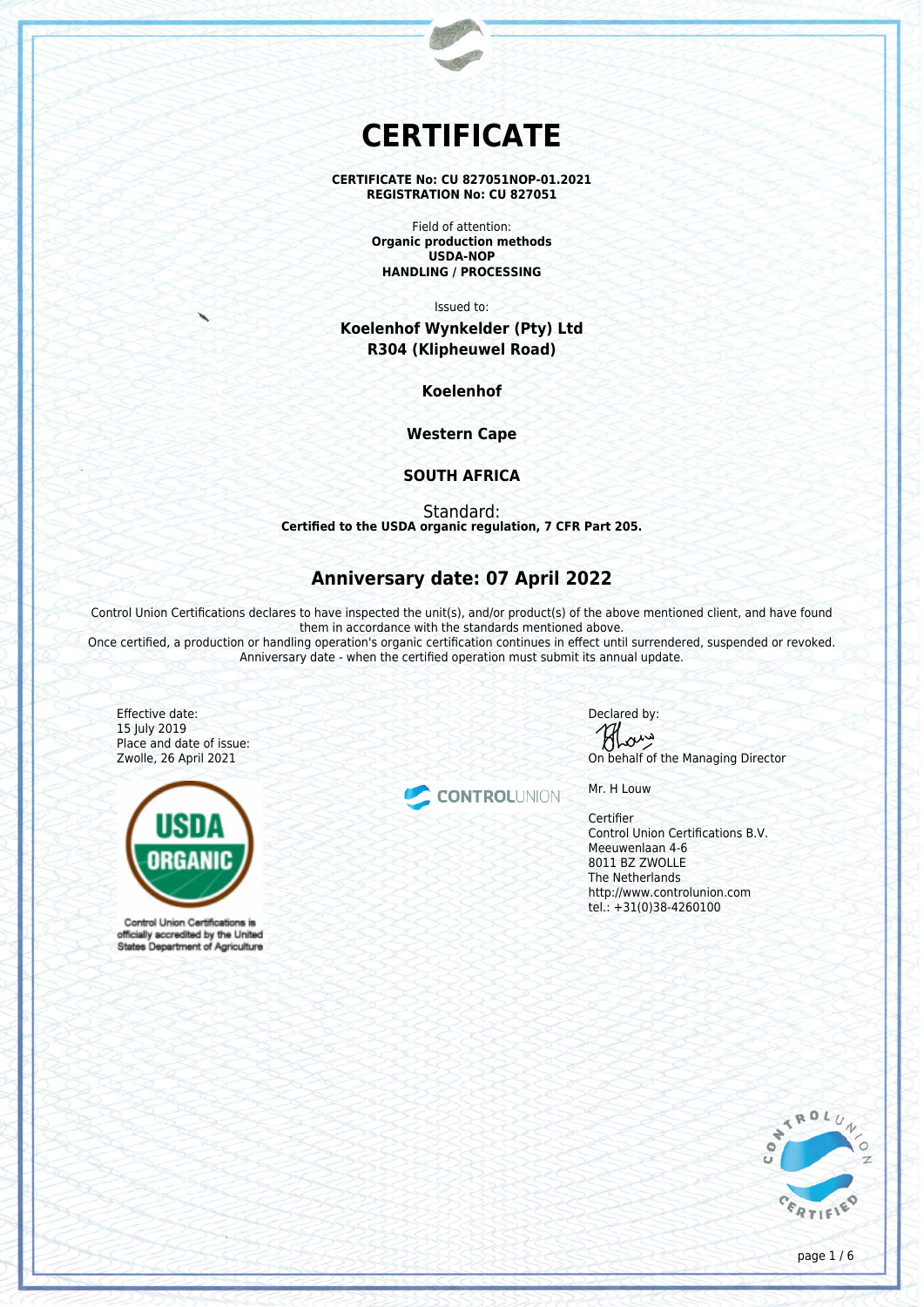**Organic production methods USDA-NOP HANDLING / PROCESSING**

Koelenhof Wynkelder (Pty) Ltd R304 (Klipheuwel Road) Koelenhof SOUTH AFRICA

**This certificate covers the following PRODUCT(S) which meet(s) the criteria of paragraph 205,270 through paragraph 205,272 and all other applicable requirements of part 205 of the National Organic Programme, including the amending regulations, and the standards which are applicable to the below indicated product category:**

#### **Made with organic products**

| Product no.                   | <b>Name of product</b>                    | <b>Processing unit(s)</b>             |  |
|-------------------------------|-------------------------------------------|---------------------------------------|--|
| Family Blend 2019<br>P 192443 |                                           | PRC 103410                            |  |
| P 197403                      | Inyosi 2020                               | PRC 103410                            |  |
| P 098452                      | Joostenberg Bakermat 2012                 | PRC 103410                            |  |
| P 117487                      | Joostenberg Bakermat 2014                 | PRC 103410                            |  |
| P 123792                      | Joostenberg Bakermat 2015                 | PRC 103410                            |  |
| P 148254                      | Joostenberg Bakermat 2016                 | PRC 103410                            |  |
| P 188877                      | Joostenberg Bakermat 2017                 | PRC 103410                            |  |
| P 179373                      | Joostenberg Bakermat 2018                 | PRC 103410                            |  |
| P 113788                      | Joostenberg Cabernet Sauvignon 2014       | PRC 103410                            |  |
| P 190942                      | Joostenberg Chenin Blanc 2019 MMC         | PRC 103410                            |  |
| P 190887                      | Joostenberg Chenin Blanc 2020             | PRC 103410                            |  |
| P 099097                      | Joostenberg Chenin Blanc NLH 2013         | PRC 103410                            |  |
| P 166756                      | Joostenberg Chenin Blanc Noble Late 2018  | PRC 103410                            |  |
| P 179371                      | Joostenberg Chenin Blanc Noble Late 2019  | PRC 103410                            |  |
| P 192442                      | Joostenberg Chenin Blanc Noble Late 2020  | PRC 103410                            |  |
| P 138735                      | Joostenberg CWL Red 2015                  | PRC 103410                            |  |
| P 176457                      | Joostenberg CWL Red 2018                  | PRC 103410                            |  |
| P 172222                      | Joostenberg CWL White 2019                | PRC 103410                            |  |
| P 118686                      | Joostenberg Die Agteros 2015              | PRC 103410                            |  |
| P 130290                      | Joostenberg Die Agteros 2016              | PRC 103410                            |  |
| P 166755                      | Joostenberg Die Agteros Chenin Blanc 2018 | PRC 103410                            |  |
| P 179370                      | Joostenberg Die Agteros Chenin Blanc 2019 | PRC 103410                            |  |
| P 194249                      | Joostenberg Die Agteros Chenin Blanc 2020 | PRC 103410                            |  |
| P 130291                      | Joostenberg Early Pick Chenin 2016        | PRC 103410                            |  |
| P 104358                      | Joostenberg Fairhead 2014                 | PRC 103410                            |  |
| P 118687                      | Joostenberg Fairhead 2015                 | PRC 103410                            |  |
| P 130299                      | Joostenberg Fairhead 2016                 | PRC 103410                            |  |
| P 148252                      | Joostenberg Fairhead 2017                 | PRC 103410                            |  |
| P 166754                      | Joostenberg Fairhead 2018                 | PRC 103410                            |  |
| P 179369                      | Joostenberg Fairhead 2019                 | PRC 103410                            |  |
| P 194250                      | Joostenberg Fairhead 2020                 | WIROLU<br>PRC 103410                  |  |
| P 117486                      | Joostenberg Kaalgat Steen 2015            | PRC 103410<br>$\mathsf{c}_\mathsf{I}$ |  |
| P130301                       | Joostenberg Kaalgat Steen 2016            | PRC 103410                            |  |
| P 166769                      | Joostenberg Kaalgat Steen 2018            | PRC 103410                            |  |

 $\overline{z}$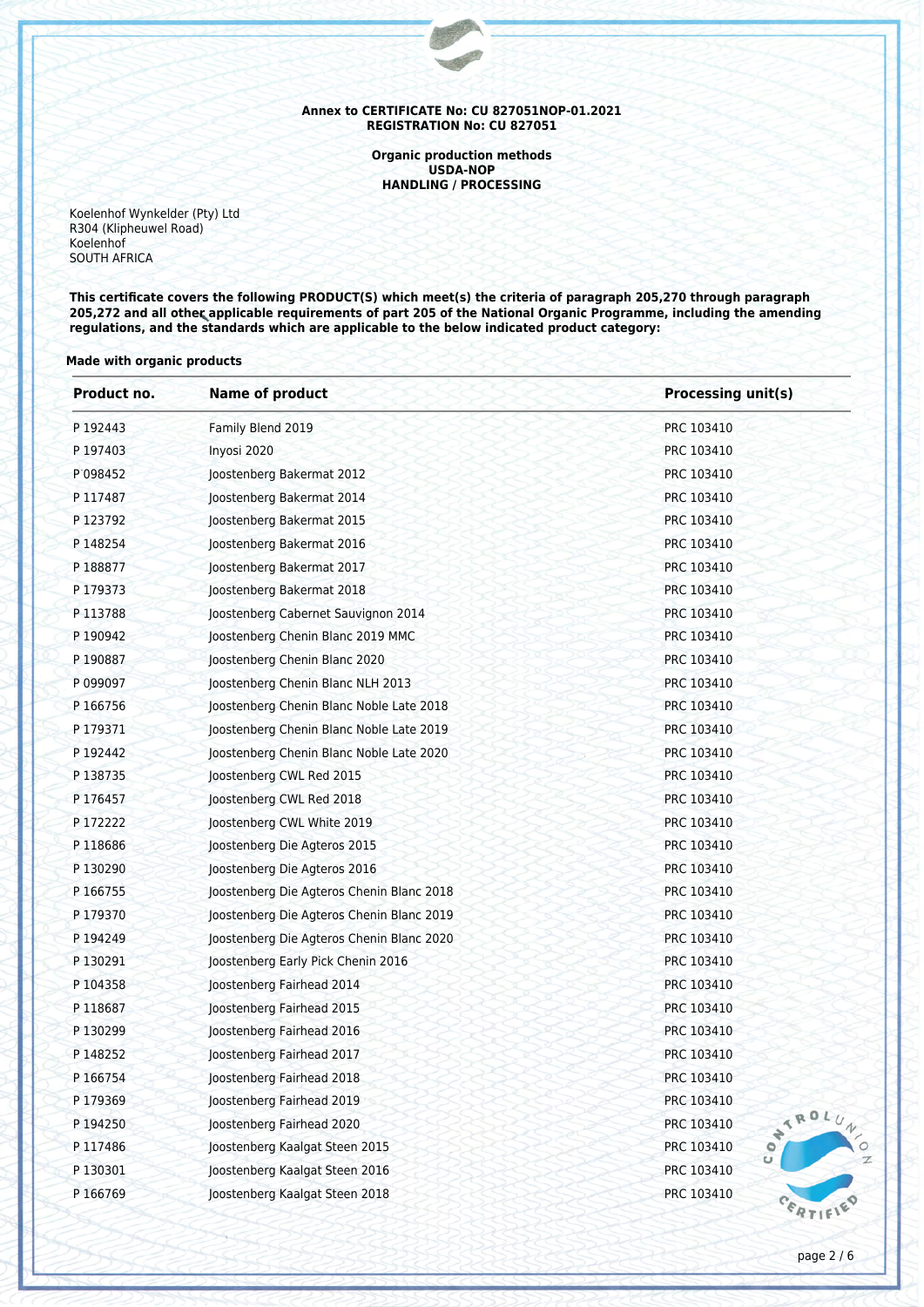#### **Organic production methods USDA-NOP HANDLING / PROCESSING**

| <b>Name of product</b>                            | <b>Processing unit(s)</b> |  |
|---------------------------------------------------|---------------------------|--|
| Joostenberg Kaalgat Steen 2019                    | PRC 103410                |  |
| Joostenberg Klippe Kou Syrah 2015                 | PRC 103410                |  |
| Joostenberg Klippe Kou Syrah 2016                 | PRC 103410                |  |
| Joostenberg Klippe Kou Syrah 2017                 | PRC 103410                |  |
| Joostenberg Klippe Kou Syrah 2019                 | PRC 103410                |  |
| Joostenberg Klippe Kou Syrah 2020                 | PRC 103410                |  |
| Joostenberg Lightweight Syrah 2015                | PRC 103410                |  |
| Joostenberg Lightweight Syrah 2017                | PRC 103410                |  |
| Joostenberg Merlot Cabernet Sauvignon 2015        | PRC 103410                |  |
| Joostenberg Mourvedre 2015                        | PRC 103410                |  |
| Joostenberg Mourvedre 2016                        | PRC 103410                |  |
| loostenberg Mourvedre 2017                        | PRC 103410                |  |
| Joostenberg Mourvedre 2020                        | PRC 103410                |  |
| Joostenberg Myburgh Bros Merlot 2015              | PRC 103410                |  |
| Joostenberg Myburgh Bros Viognier 2017            | PRC 103410                |  |
| Joostenberg Myburgh Bros Viognier 2019            | PRC 103410                |  |
| Joostenberg Philip Albert Cabernet Sauvignon 2015 | PRC 103410                |  |
| Joostenberg Philip Albert Cabernet Sauvignon 2016 | PRC 103410                |  |
| Joostenberg Philip Albert Cabernet Sauvignon 2017 | PRC 103410                |  |
| Joostenberg Philip Albert Cabernet Sauvignon 2018 | PRC 103410                |  |
| Joostenberg Philip Albert Cabernet Sauvignon 2019 | PRC 103410                |  |
| Joostenberg Rousanne 2017                         | PRC 103410                |  |
| Joostenberg Touriga Nacional 2015                 | PRC 103410                |  |
| Myburgh Bros Viognier 2020                        | PRC 103410                |  |
|                                                   |                           |  |

\* Status:

100% organic: in accordance with paragraph 205,301, article a, of the National Organic Programme and the CU Inspection Regulations.

Organic: in accordance with paragraph 205,301, article b, of the National Organic Programme and the CU Certifications Inspection Regulations.

Made with organic: in accordance with paragraph 205,301, article c, of the National Organic Programme and the CU Certifications Inspection Regulations

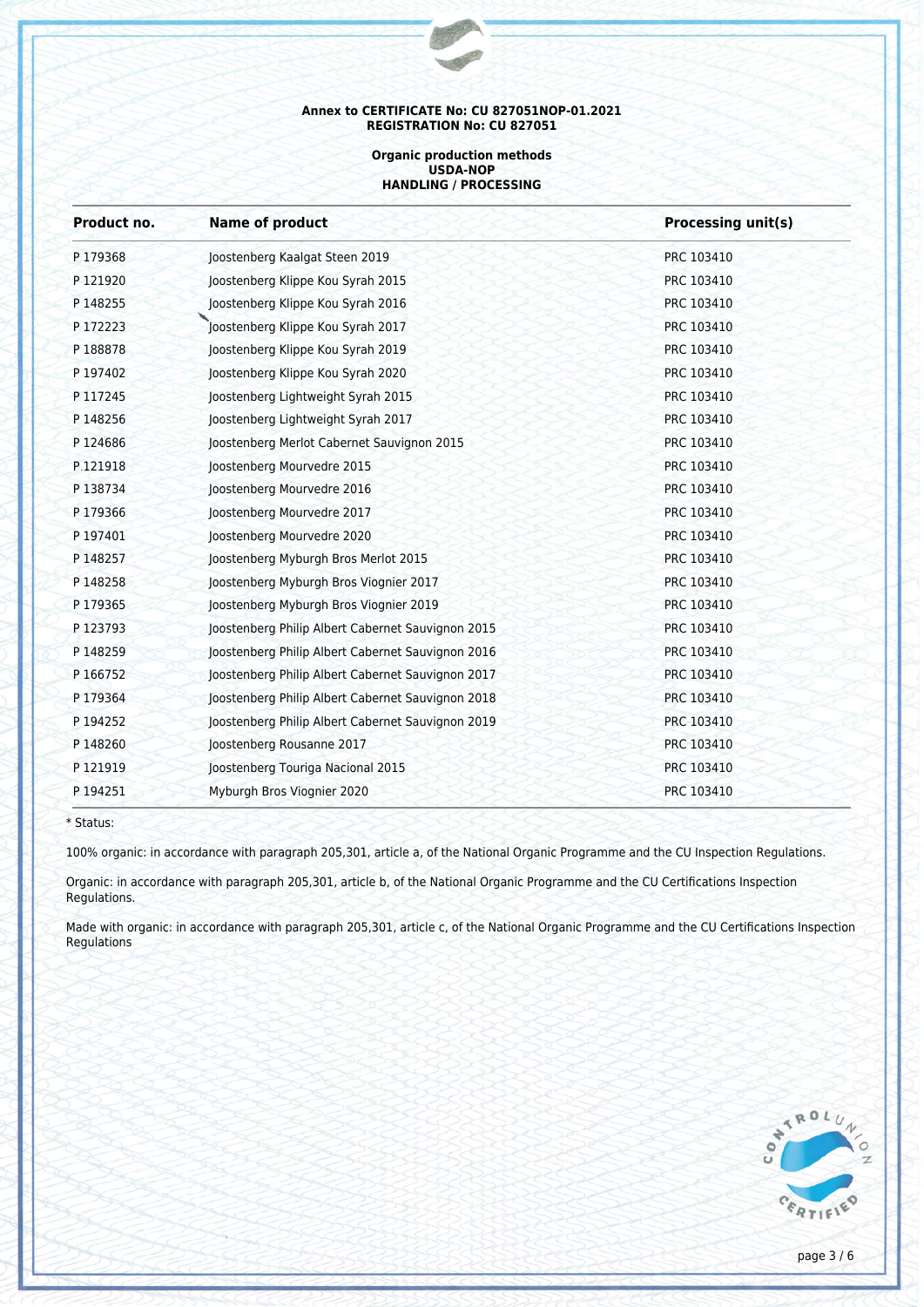#### **Organic production methods USDA-NOP HANDLING / PROCESSING**

This Certificate covers the following PRODUCT(S) which are Certified in accordance with the terms of the U.S. - Canada Organic Equivalency Arrangement:

## **Organic products**

| Product no. | Name of product                              | <b>Processing unit(s)</b> |  |
|-------------|----------------------------------------------|---------------------------|--|
| P 192443    | Family Blend 2019                            | PRC 103410                |  |
| P 197403    | Inyosi 2020                                  | PRC 103410                |  |
| P 098452    | Joostenberg Bakermat 2012                    | PRC 103410                |  |
| P 117487    | Joostenberg Bakermat 2014                    | PRC 103410                |  |
| P 123792    | Joostenberg Bakermat 2015                    | PRC 103410                |  |
| P 148254    | Joostenberg Bakermat 2016                    | PRC 103410                |  |
| P 188877    | Joostenberg Bakermat 2017                    | PRC 103410                |  |
| P 179373    | Joostenberg Bakermat 2018                    | PRC 103410                |  |
| P 113788    | Joostenberg Cabernet Sauvignon 2014          | PRC 103410                |  |
| P 190942    | Joostenberg Chenin Blanc 2019 MMC            | PRC 103410                |  |
| P 190887    | Joostenberg Chenin Blanc 2020                | PRC 103410                |  |
| P 099097    | Joostenberg Chenin Blanc NLH 2013            | PRC 103410                |  |
| P 166756    | Joostenberg Chenin Blanc Noble Late 2018     | PRC 103410                |  |
| P 179371    | Joostenberg Chenin Blanc Noble Late 2019     | PRC 103410                |  |
| P 192442    | Joostenberg Chenin Blanc Noble Late 2020     | PRC 103410                |  |
| P138735     | Joostenberg CWL Red 2015                     | PRC 103410                |  |
| P 176457    | Joostenberg CWL Red 2018                     | PRC 103410                |  |
| P 172222    | Joostenberg CWL White 2019                   | PRC 103410                |  |
| P 118686    | Joostenberg Die Agteros 2015                 | PRC 103410                |  |
| P130290     | Joostenberg Die Agteros 2016                 | PRC 103410                |  |
| P 166755    | Joostenberg Die Agteros Chenin Blanc 2018    | PRC 103410                |  |
| P 179370    | Joostenberg Die Agteros Chenin Blanc 2019    | PRC 103410                |  |
| P 194249    | Joostenberg Die Agteros Chenin Blanc 2020    | PRC 103410                |  |
| P 130291    | Joostenberg Early Pick Chenin 2016           | PRC 103410                |  |
| P 104358    | Joostenberg Fairhead 2014                    | PRC 103410                |  |
| P 118687    | Joostenberg Fairhead 2015                    | PRC 103410                |  |
| P130299     | Joostenberg Fairhead 2016                    | PRC 103410                |  |
| P 148252    | Joostenberg Fairhead 2017                    | PRC 103410                |  |
| P179369     | Joostenberg Fairhead 2019                    | PRC 103410                |  |
| P 194250    | Joostenberg Fairhead 2020                    | PRC 103410                |  |
| P117486     | PRC 103410<br>Joostenberg Kaalgat Steen 2015 |                           |  |
| P 130301    | Joostenberg Kaalgat Steen 2016<br>PRC 103410 |                           |  |
| P 166769    | PRC 103410<br>Joostenberg Kaalgat Steen 2018 |                           |  |
| P179368     | Joostenberg Kaalgat Steen 2019               | PRC 103410<br>WIRDLU      |  |
| P 121920    | Joostenberg Klippe Kou Syrah 2015            | PRC 103410                |  |
| P 148255    | Joostenberg Klippe Kou Syrah 2016            | PRC 103410                |  |
| P 172223    | Joostenberg Klippe Kou Syrah 2017            | PRC 103410                |  |
|             |                                              |                           |  |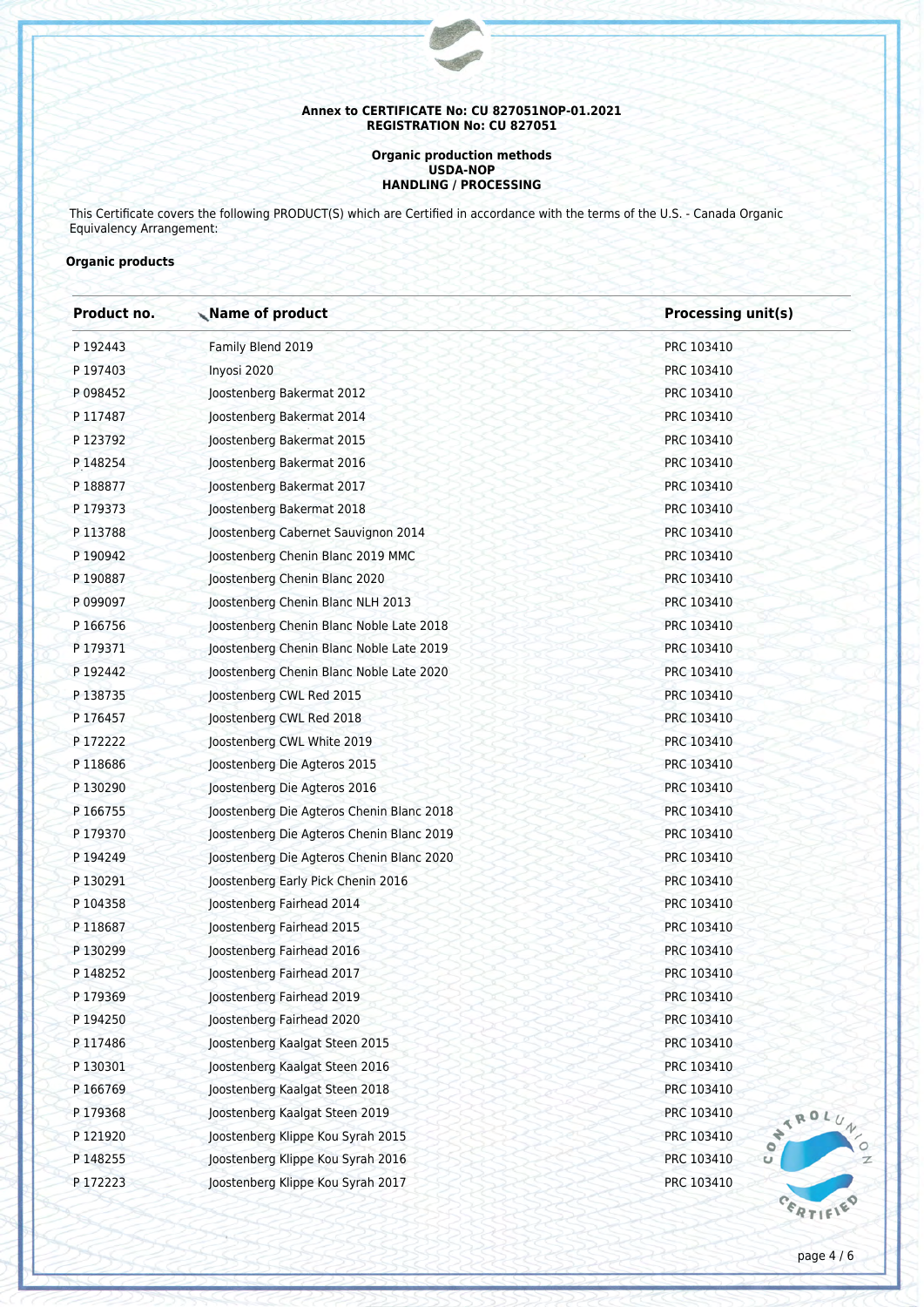#### **Organic production methods USDA-NOP HANDLING / PROCESSING**

| Product no. | <b>Name of product</b>                            | <b>Processing unit(s)</b> |  |
|-------------|---------------------------------------------------|---------------------------|--|
| P 197402    | Joostenberg Klippe Kou Syrah 2020                 | PRC 103410                |  |
| P 117245    | Joostenberg Lightweight Syrah 2015                | PRC 103410                |  |
| P 148256    | Joostenberg Lightweight Syrah 2017                | PRC 103410                |  |
| P124686     | Joostenberg Merlot Cabernet Sauvignon 2015        | PRC 103410                |  |
| P 121918    | Joostenberg Mourvedre 2015                        | PRC 103410                |  |
| P 138734    | Joostenberg Mourvedre 2016                        | PRC 103410                |  |
| P179366     | Joostenberg Mourvedre 2017                        | PRC 103410                |  |
| P 197401    | Joostenberg Mourvedre 2020                        | PRC 103410                |  |
| P 148257    | Joostenberg Myburgh Bros Merlot 2015              | PRC 103410                |  |
| P.148258    | Joostenberg Myburgh Bros Viognier 2017            | PRC 103410                |  |
| P179365     | Joostenberg Myburgh Bros Viognier 2019            | PRC 103410                |  |
| P 123793    | Joostenberg Philip Albert Cabernet Sauvignon 2015 | PRC 103410                |  |
| P 148259    | Joostenberg Philip Albert Cabernet Sauvignon 2016 | PRC 103410                |  |
| P 166752    | Joostenberg Philip Albert Cabernet Sauvignon 2017 | PRC 103410                |  |
| P 179364    | Joostenberg Philip Albert Cabernet Sauvignon 2018 | PRC 103410                |  |
| P 194252    | Joostenberg Philip Albert Cabernet Sauvignon 2019 | PRC 103410                |  |
| P 148260    | Joostenberg Rousanne 2017                         | PRC 103410                |  |
| P 121919    | Joostenberg Touriga Nacional 2015                 | PRC 103410                |  |
| P 194251    | Myburgh Bros Viognier 2020                        | PRC 103410                |  |

## \*Status:

Organic: Products that contains at least 95% organic content.

% organic ingredients: Multi-ingredient products with 70%-95% organic product content.